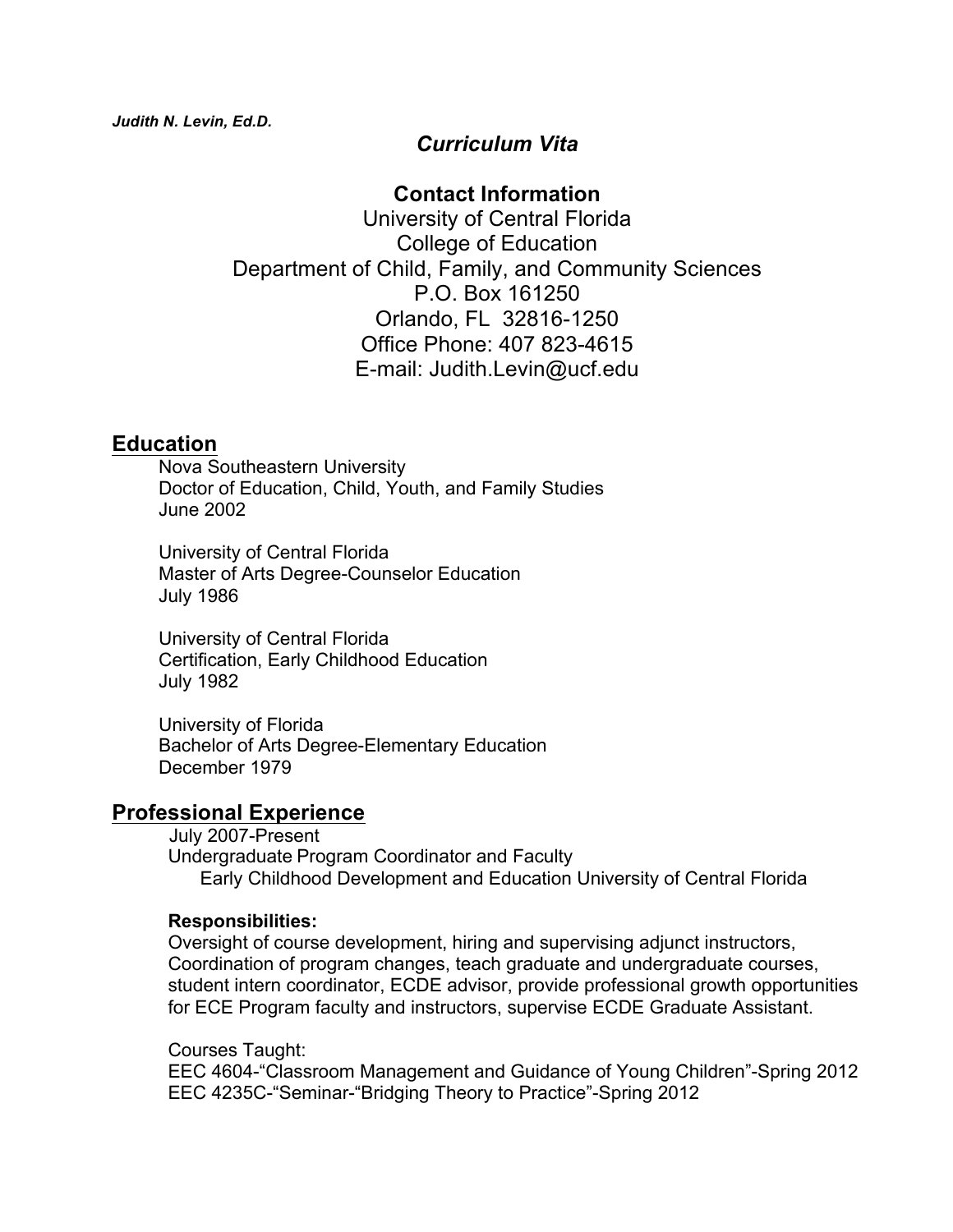EEC 6406-"Guiding and Facilitating Social Competence in Young Children Spring 2012

Consultant, Orange County Head Start Community Assessment Map-Jan.-May 2012

Worked with families, children, and professional staff at Bloomingdale Family Program, Head Start-Harlem New York-Fall 2011

EEC 4303-"Planning Creative Activities in Early Childhood"-Summer 2011 Graduate Summer Institute-"Bullying"-Summer 2011

EEC 4604-"Classroom Management and Guidance of Young Children"-Spring 2011

 EEC 6406-"Guiding and Facilitating Social Competence in Young Children"-Spring 2011

EEC 4414-"Parent-Child Relations"-Fall 2010

EEC 4235C-"Seminar-"Bridging Theory to Practice"-Fall 2010

EEC 4604-"Classroom Management and Guidance of Young Children"-Fall 2010

EEC 4303-Planning Creative Activities in Early Childhood"-Summer 2010

 Graduate Summer Institute-"CLASS Tool for Teacher-Child Interactions"-Summer 2010

EEC 4604-"Classroom Management and Guidance of Young Children"-Spring 2010

EEC 6406-"Guiding and Facilitating Social Competence in Young Children"-Spring 2010

 EEC 4604-"Classroom Management and Guidance of Young Children"-Fall 2009 EEC 3930C-Seminar-"Bridging Theory to Practice"-Fall 2009

EEC 4303-"Planning Creative Activities in Early Childhood"-Summer 2009

Graduate Summer Institute-"Differentiating Instruction"-Summer 2009

EEC 4943-Clinical Supervision-Internship II-Spring 2009

 EEC 4604-"Classroom Management and Guidance of Young Children"-Spring 2009 RED 3310-"Early Reaching, Writing, and Language Arts"-Fall 2008

EEC 4604-"Classroom Management and Guidance of Young Children"-Fall 2008

EEC 4303-"Planning Creative Activities in Early Childhood"-Summer 2008

RED 3310-**"**Early Reading, Writing and Language Arts"-Summer 2008

EEC 4604-"Classroom Management and Guidance of Young Children"-Spring 2008

EEC 6406-"Guiding & Facilitating Social Competence"-Spring 2008

EEC 4604-"Classroom Management and Guidance of Young Children"-Fall 2007

August 2006-May 2007

Visiting Assistant Professor, College of Education

University of Central Florida

 **Responsibilities:** Teaching undergraduate early childhood education courses. Courses Taught:

 RED 4311-Development of Literacy-Fall and Spring Semester-2006-2007 MAE 4300-Exploring Math-Fall Semester-2006

 EDF 3307-Learning Environments and Guidance-Spring Semester-2007 ECE 3940 and EEC 4943-Clinical Supervision-Student Intern Coordinator-supervising early childhood pre-service teachers in school settings-Fall, Spring Semester-2006-2007

August 2005-August 2006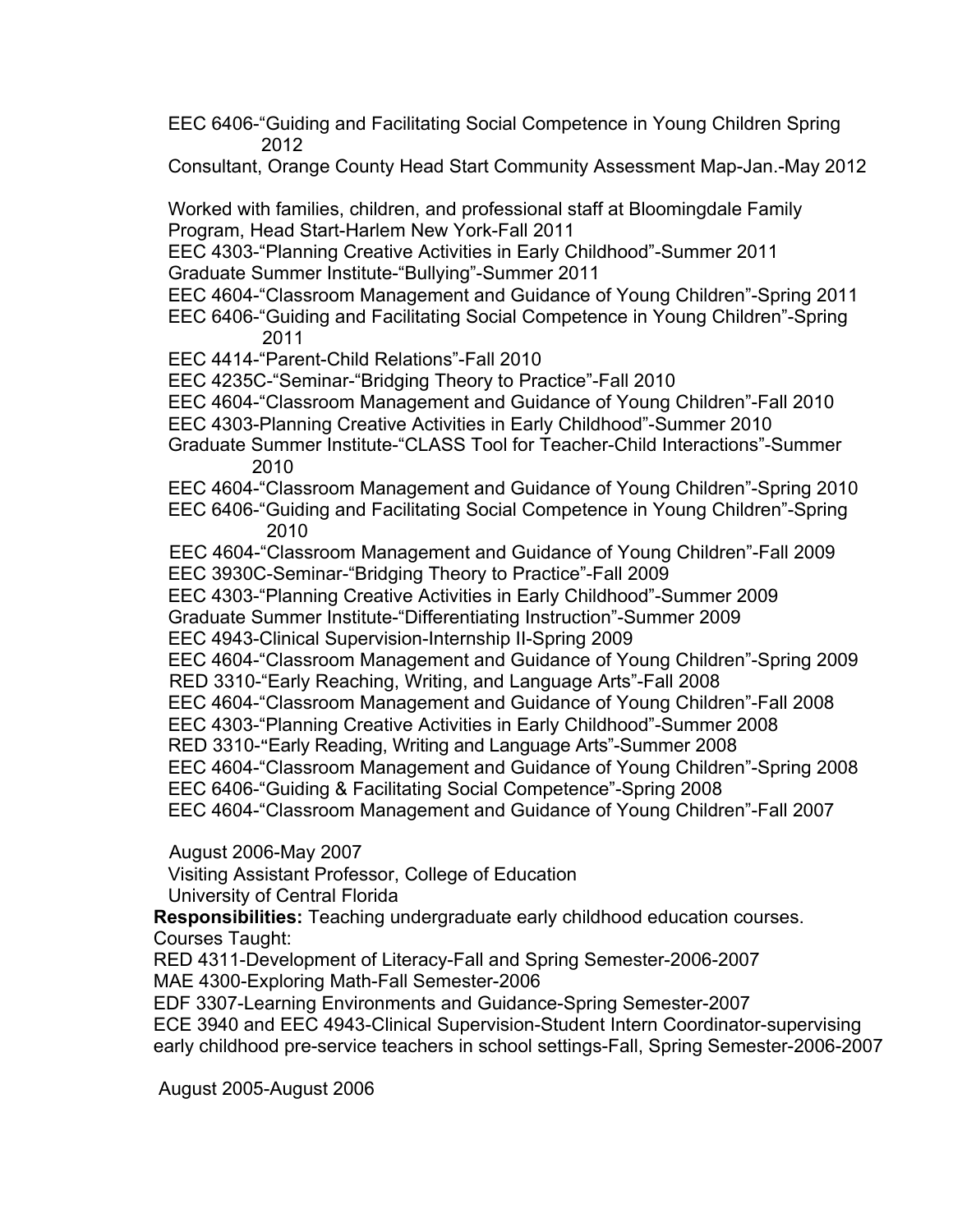Adjunct Instructor, College of Education University of Central Florida **Responsibilities:** Teaching undergraduate early childhood education courses. Courses Taught-RED 4311-Development of Literacy-Spring Semester ECE 3940-Clinical Supervision-Student Intern Coordinator-Spring Semester

#### 2001-2007

Child, Family, and School Consultant-private practice

**Responsibilities:** Child Advocate-meet with Student Study

 Team Members to develop and implement Individual Education Plans and 504 Plans for students in public and private schools.

 Oversee compliance of schools implementing Individual Education Plans and 504 Plans.

#### 2002-2008

Partner, Solutions for Children and Families, LLC

 Social Skills Program for Children (Kindergarten-High School Students) **Responsibilities:** Developing and implementing a social skills curriculum for children who struggle with social interactions, training professionals to serve as facilitators for social skills groups.

#### 2002-2007

Social Skills Facilitator

 **Responsibilities:** Facilitating social skills groups for children with learning, social, and emotional disabilities (Pre-Kindergarten-Third Grade).

 Ongoing written communication with parents of children in the social skills groups providing reports on strategies implemented within the group sessions and each child's progress.

#### !!!!1998-2004

 Guidance Counselor Jewish Community Center of Greater Orlando Preschool Maitland, Florida

### **Responsibilities:**

Develop an inclusion program (train regular education teachers, focus groups with parents and outside professionals, obtain funding for the additional support for children with special needs, provide a system for meeting the needs of children with special needs in inclusion classrooms)

Conduct Parent Intake Interviews and Child Observations on preschool children with developmental delays (physical, social, cognitive, and language). Develop an Individual Education Plan for each child with exceptionalities Weekly meetings with regular education teachers in inclusive classrooms Bi-weekly meetings with parents of children with an Individual Education Plan Ongoing collaboration with outside professionals (speech/language therapists, child psychologists, occupational therapists) working with preschool children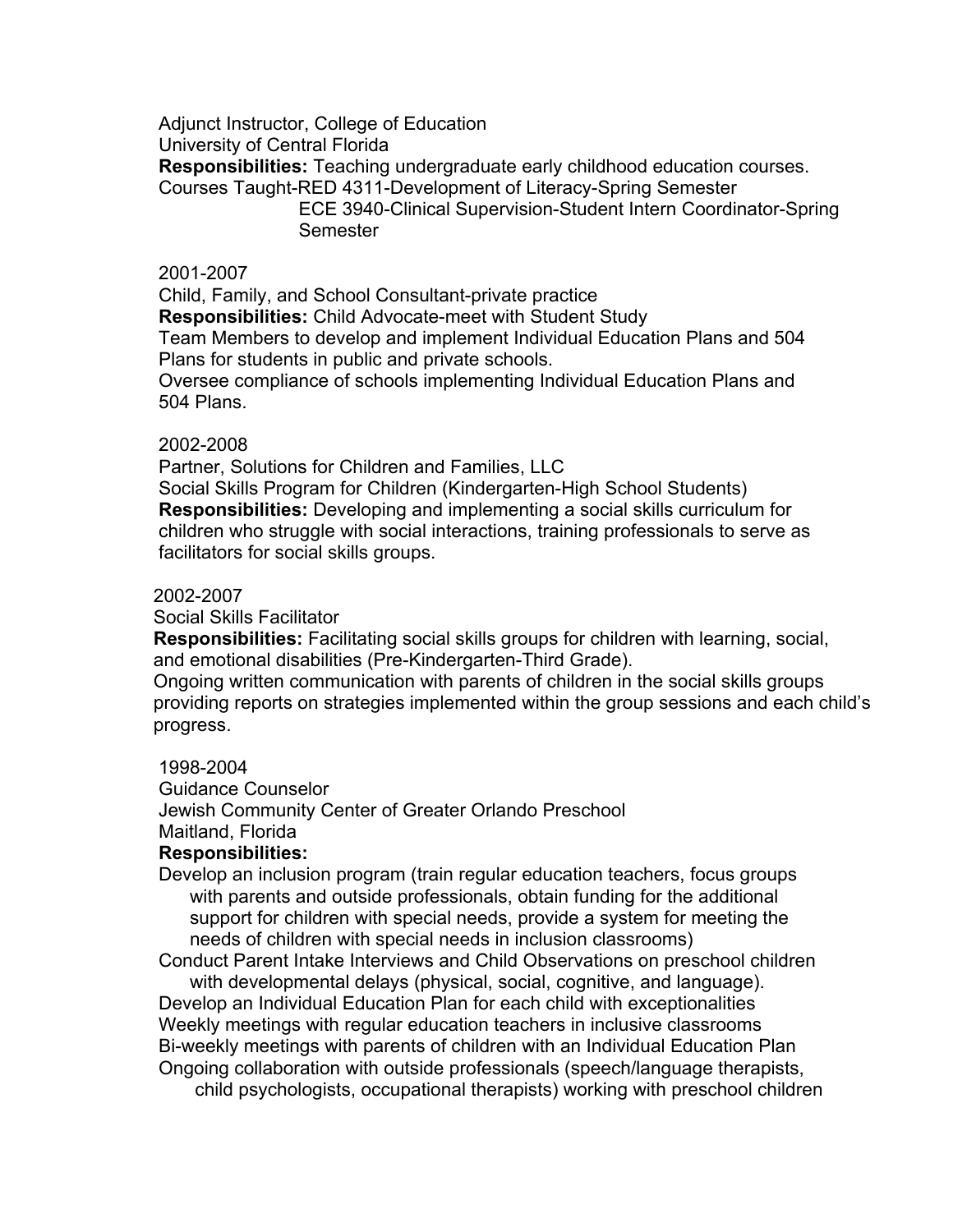#### receiving services

 Referral source for parents of children with special needs Train and oversee support staff for children in inclusion classroom placements

#### 2002

 Consultant-Rollins College Screen for Success Program **Responsibilities:** Consulted on an early childhood screening program implemented in early childhood preschool settings, targeting, but not exclusively for 4-C preschool settings. Developed measurement questions and conducted observations in early childhood settings. This program was through a grant from the Winter Park Health Foundation, supervised by Dr. Sharon Carnahan, Rollins College and Robin Katz, program coordinator.

#### 1988-1998

 Supervisor-Infants, Toddlers, Two's Classes Jewish Community Center of Greater Orlando Preschool Maitland, Florida **Responsibilities:** Serving in an administrative capacity to oversee an early

 childhood program, developing a curriculum for infants-three year olds, conducting regular assessments of the classroom environments, and organizing monthly staff meetings.

#### 1995-1998

 Supervisor/Coordinator-Shayna Cai Presser Parenting Center Jewish Community Center of Greater Orlando Maitland, Florida

 **Responsibilities:** Planning and coordinating parent education programs, speakers, and classes, this includes hiring and supervising professionals to teach parent education.

 1986-1988 Classroom Preschool Teacher Jewish Community Center of Greater Orlando

 1982-1985 Classroom Teacher-Kindergarten and Third Grade Columbia Elementary School Orlando, Florida

 1981-1982 Classroom Teacher-Second and Third Grade Forrest Park Elementary School Gainesville, Florida

## **Publications:**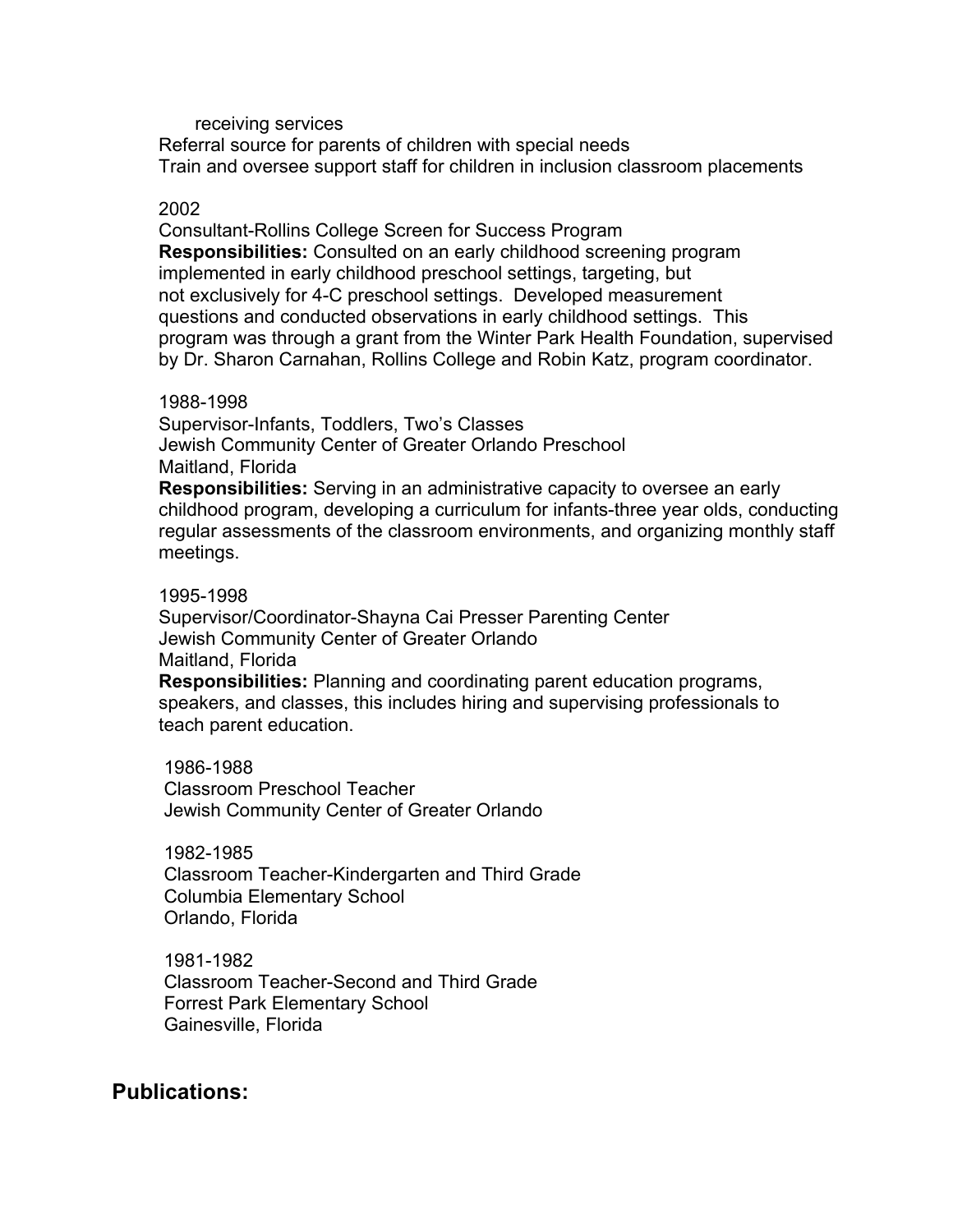Levin, J. & Zugelder, B. (2009). Helping children cope with loss: strategies for

educators. ACEI Focus on Pre-K & K,  $21$ ,  $(3)$ , 1-3.

Levin, J. (2011). Parent-child relations for English language learners. In J. Nutta, K.

Mokhtari, & C. Strebel, *Preparing Every Teacher to Reach English Learners: A Practical* 

*Guide for Teacher Educators.* Harvard Press.

## **Manuscript Reviews:**

*National Association of Early Childhood Teacher Educators, Journal of Early Childhood Teacher Education* Title of Manuscript: Differentiation in the Early Childhood Classroom: The First and Final Frontier-May 2011 (Inclusive Early Childhood Teacher Education Theme Issue) Title of Manuscript: Pre-service Teachers' Expectations about the First Year of Teaching Reality-December 2010 Title of Manuscript: Building Family Partnerships: The Journey from Preservice Preparation to Classroom Practice-December 2009 Title of Manuscript: Preparing Early Childhood Teachers for English Language Learners-October 2009 Title of Manuscript: Pre-service Teachers' Understandings of their Beliefs and Practice: Transformation across Time-Feb. 2009

*ESOL Tapestry Journal*

Title of Manscript: Vocabulary Development for English Language Learners in Early Elementary Education

### **Honors in the Major Undergraduate Student Thesis Reports**

Thesis Committee Chair-Title: **"**Nutritional Intervention on Children in Malawi Villages-December 2011

Thesis Committee Co-chair-Title: "Examining the Moral Development of Young Children and Their Naturalistic Displays of Empathy Through Service-Learning Experiences in Preschool-April 2011

Thesis Committee Co-chair-Title: "How Play Supports the Development of the Whole Child: Implications for Parents"-December 2009

### **Funded Research Grant:**

Title: Toni Jennings Exceptional Education Institute TEACHING & RESEARCH PROJECT- "Creating Urban School Partnerships across College Programs"-In partnership with Nemours, this project focuses on healthy living, which encompasses physical activity, nutrition, and emotional well-being-December 2011-July 2012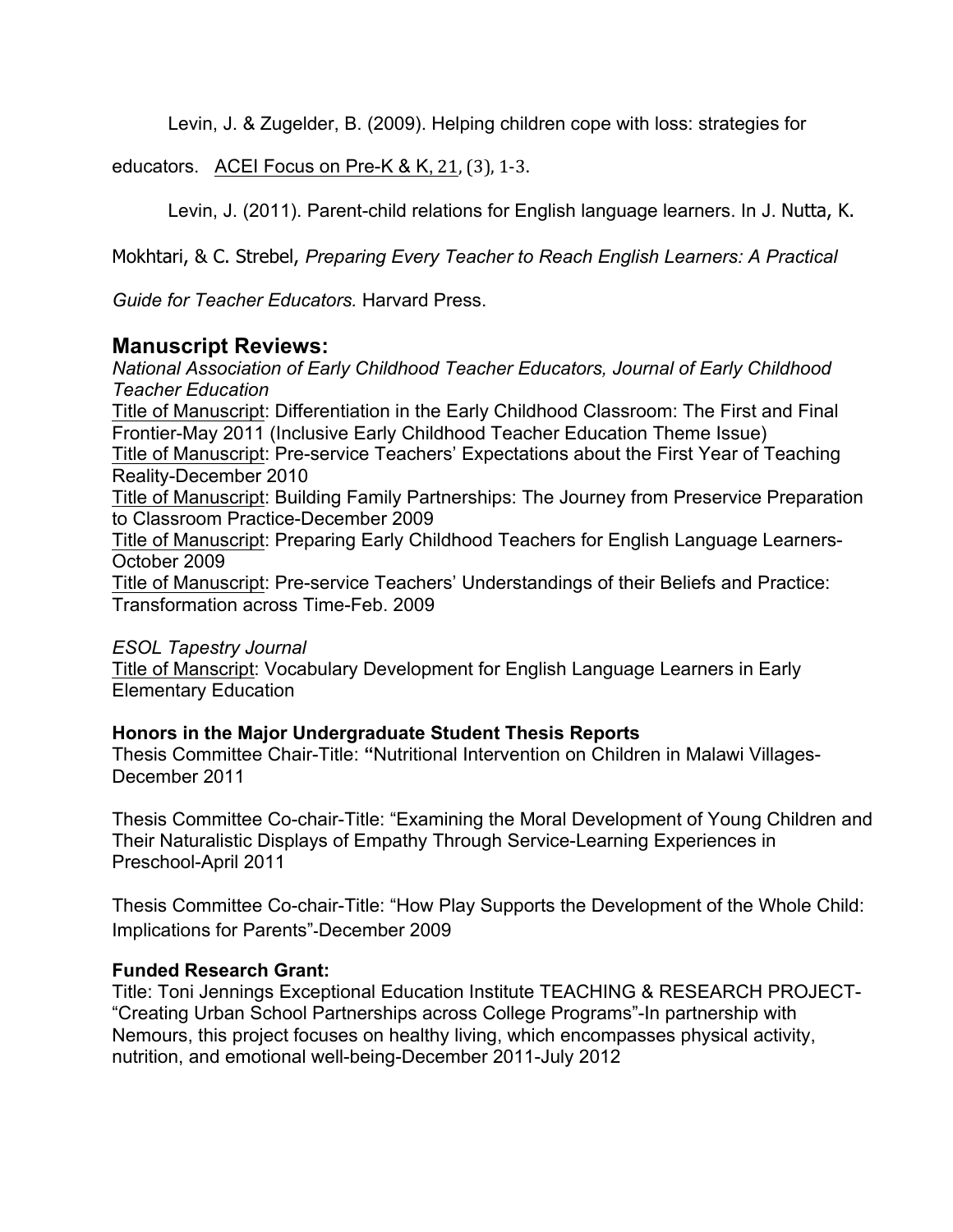Title: Toni Jennings Exceptional Education Institute TEACHING & RESEARCH PROJECT- "Creating Urban School Partnerships across College Programs"-September 2010

### **Community Service:**

Developed a 9-week parent training curriculum for an urban community-May-Sept. 2011 Advisory Board-The Creative Village-2010 Advisory Board-Parramore Kidz Zone Baby Institute-2011-2012 Advisory Board-The Creative School, UCF-2012-2013 Board of Directors-Nap Ford Community School-2012-2013, Vice Chair

### **Professional Development:**

Wonderplay Early Childhood Learning Conference, New York-November 2012

Webinar-Dr. Oscar A. Barbarin III and Dr. Aisha Ray–"Closing the Academic Achievement Gap for African American Boys"-August 2011

Webinar, Research Connections-Ellen Galinsky-"Mind in the Making: The Seven Essential Life Skills Every Child Needs"-March 2011

Conference-North American Reggio Emilia Alliance-February 2011

Meeting and Observation with Marilyn Joseph, Director of Harlem Children's Zone Baby College-December 2010

California Head Start Research Conference-February 2010

IDL-a non-credit mixed-mode course for faculty who plan to develop and teach online courses-Fall 2009

ADL 5000-a non-credit online course for faculty that models how to teach online-Spring Semester 2007

## **Professional Training Presentations**

2012-Teacher Seminar-Topic: Emotionally Healthy: What is the Teacher's Role?

- 2012-Workshop for Higher Level Psychology Students-Topic: Poverty and its Impact on Brain Development
- 2012-Parent Seminar-Topic: Raising Emotionally Healthy, Capable Children-a four week series parent training series at the JCC of Greater Orlando

2011-Teacher Training-Parramore Kidz Zone Baby Institute

- 2010-Teacher Training-Topic: How to Prepare for the Beginning of the School Year 2010-CLASS Reliability Training-College of Education Faculty
- 2010-CLASS Training-Orange County Head Start Teachers and Administrators

 2009-Workshop for Students in Higher Level Psychology Classes-Topic: Initial Clinical Interviews of Children

 2009-ACEI Presentation-Topic: Helping Children Cope with Loss: The Teacher's Role 2008-Conference Presenter-The Good Neighbor Early Childhood Teachers'